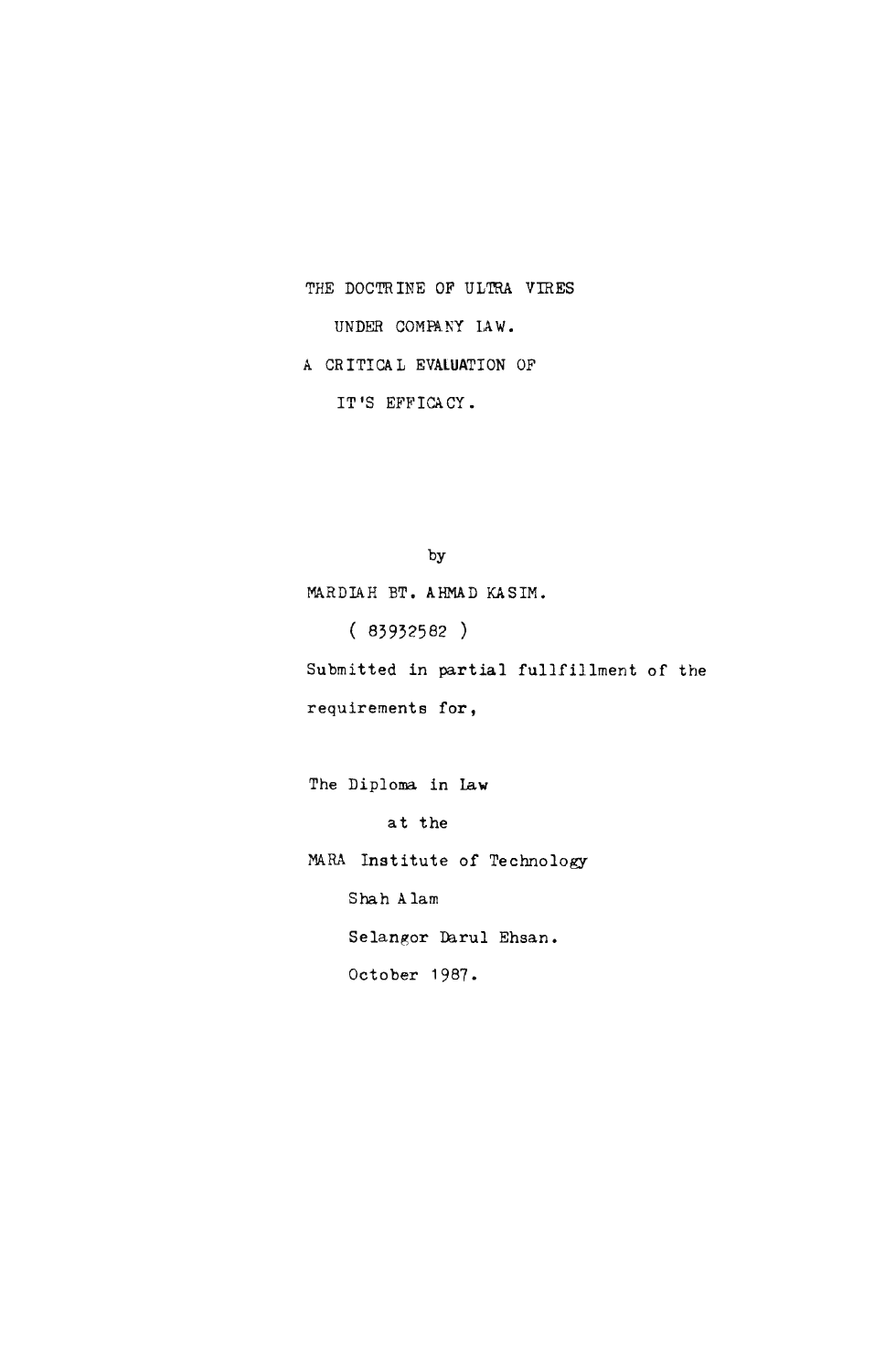PREFACE

Ultra vires in comman law simply means on act beyond the power of a company. The doctrine applies because of the statutory requirement for the specification of the objects of the company in the Memorandum. A company having specified its object is required by the doctrine to keep its activities within the specify object.

The object of this paper is to provide a comparative study of the doctrine of ultra vires in Malaysia and the United Kingdom. The paper is not intended to provide a comprehensive study of all the topics within its title. On the contrary I have been deliberately discuss the development and present ambit of the ultra vires and how it effects our companies Act, 1965.

Dated: October, 1987.

Mardiah Ahmad Kasim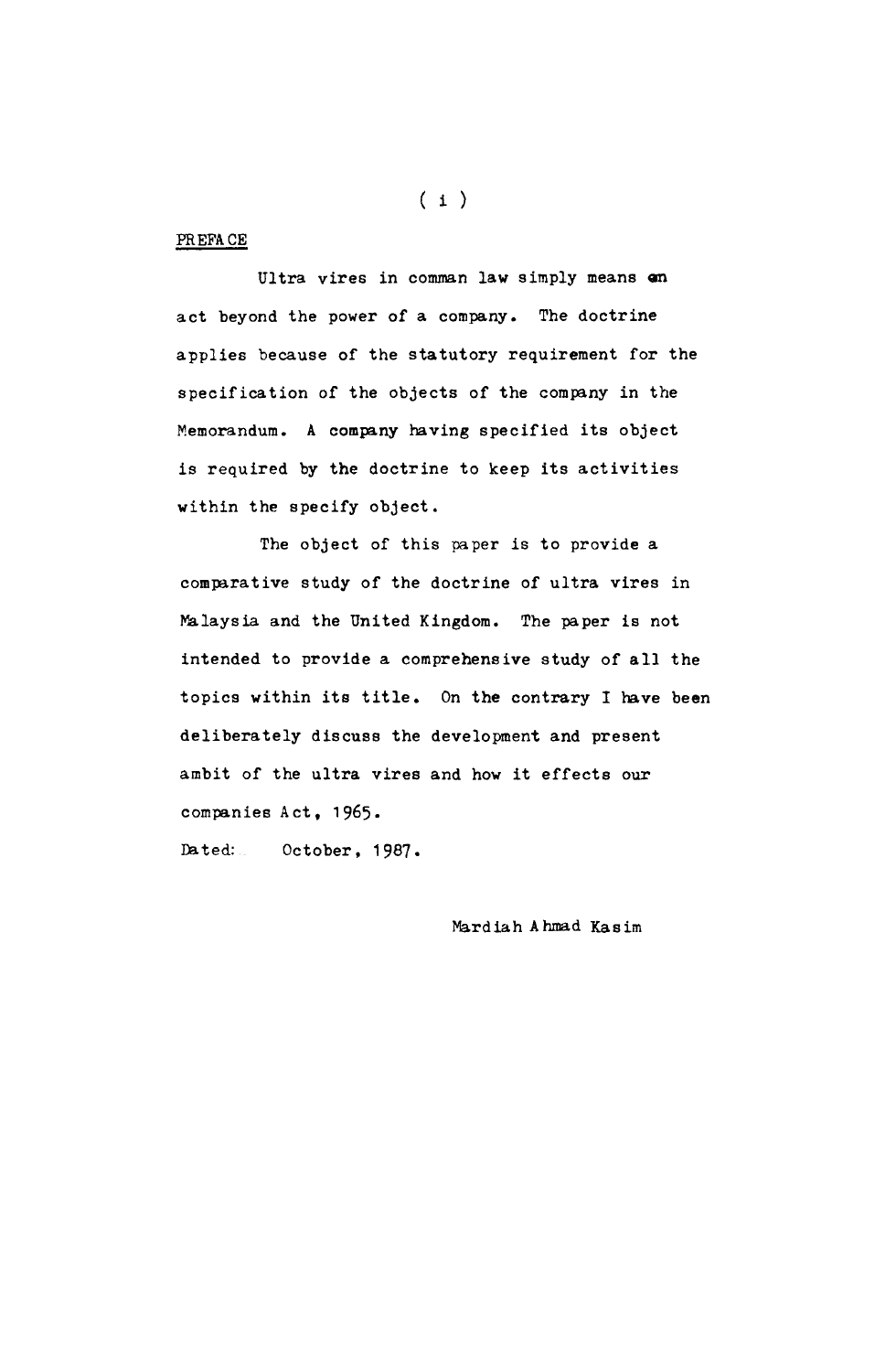# ( iii )

### Index of Cases

 $A$ - Anglo-Overseas Agencies Ltd v Green (1961) 1 Q.B. - Allen v Golf Reeds of West Africa Ltd (1900) Ch. 656 - Attorney General v Great Eastern Railway (1880) 5 A.C. 473 - Ashbury Railway Carriage and Iron Co v Riche (1875) C.R.  $B$ - Balder Singh v Mahima Singh 1974 1 MLJ 221. - Baroness Wenlock v River Dee (1887) 36 Ch.  $c$ - Charterbridge Corpn v Lloyds Bank Ltd (1970) Ch. 62. - Cunliffe Brooks & Co v Blackburn Bldg Society (1883) 22 Ch. D 61  $-$  Cotman v Braugham (1918) A.C. 514 E - Eley v Positive Goverment Security Life Assurance Co. (1876) 1 Ex. D 88 .  $F$ - Foss v Harbottle (1643) 67 E.R . 189  $H$ - Hickman v Kent (1915) 1 Ch. 881.  $\overline{\mathcal{L}}$ - Lee Behren's Co Ltd (1932) 2 Ch. 46 .  $M$ - Mahony v East Holyford (1875) L.R. 7 H.L.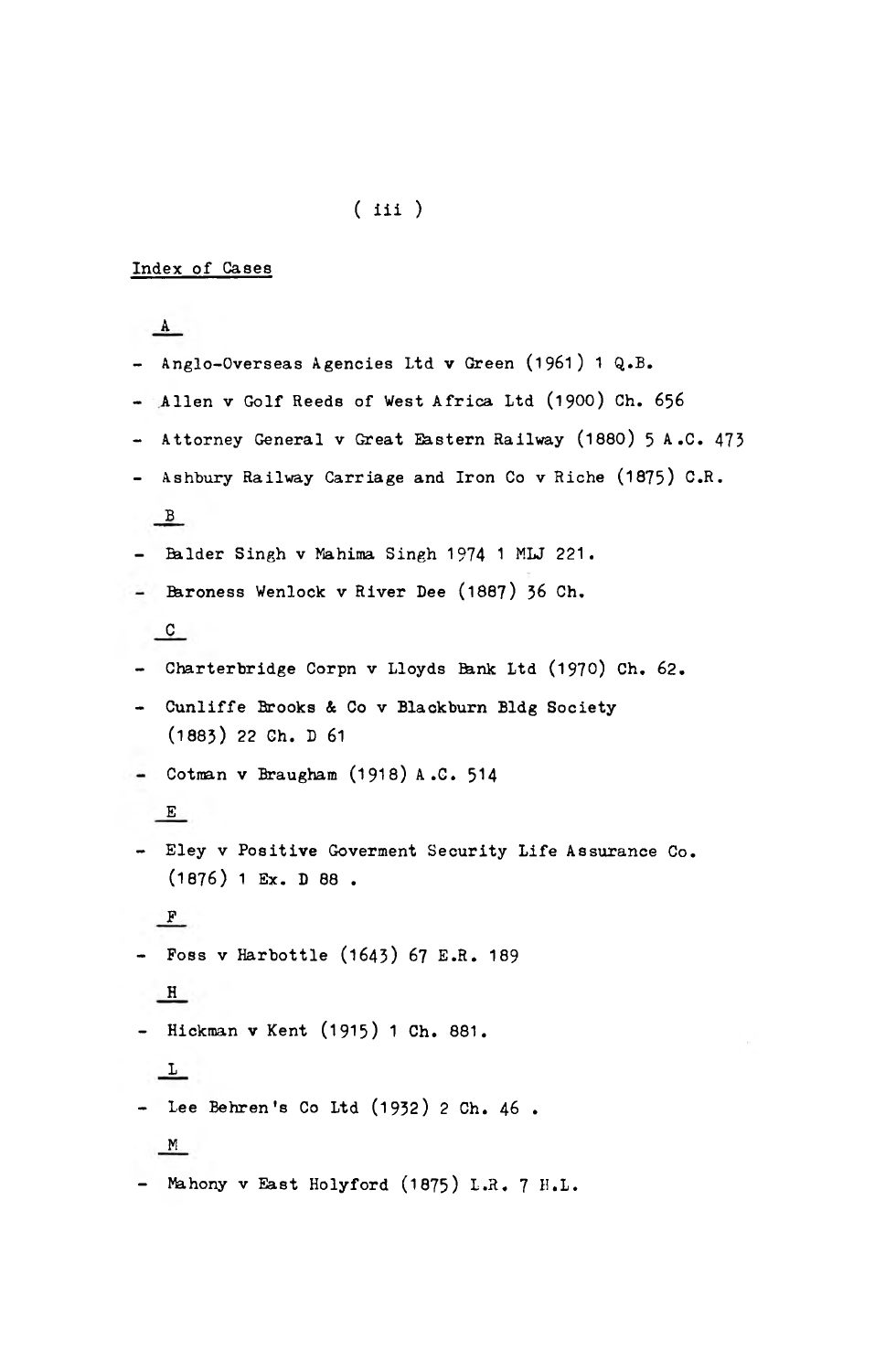$P$ - Parke v Daily News Ltd (1962) Ch 927  $R$ Rayfield v Hands (1876) 1 Ex. D 88 . Re Claridge's Patent Asphalte Co. (1921) 1 Ch 543  $\sim$ Re Companic de Electricided de la Provincia de Buenos Aires Ltd. (1978) 3 ALL E.R. 668. Re David Ikyne & Co (**19**O**4**) 2 Ch 608 C.A.  $\frac{1}{2}$ - Re Introduction Ltd v National Provincial Bk Ltd (1970) Ch 199 (CA) - Re John Beauforte Ltd (1953) Ch 131  $S$  $-$  Salmon v Quin and Axtens Ltd (1909) 1 Ch 311 (CA) - Sinclair v Brougham  $(1914)$  A.C. 398 HL.  $T$ Trevor v Whitworth (1887) 12 AC 409 .  $\sim$  $\mathbb{W}$  $-$  Weston v Saffery (1897) AC 299.

 $(iv)$